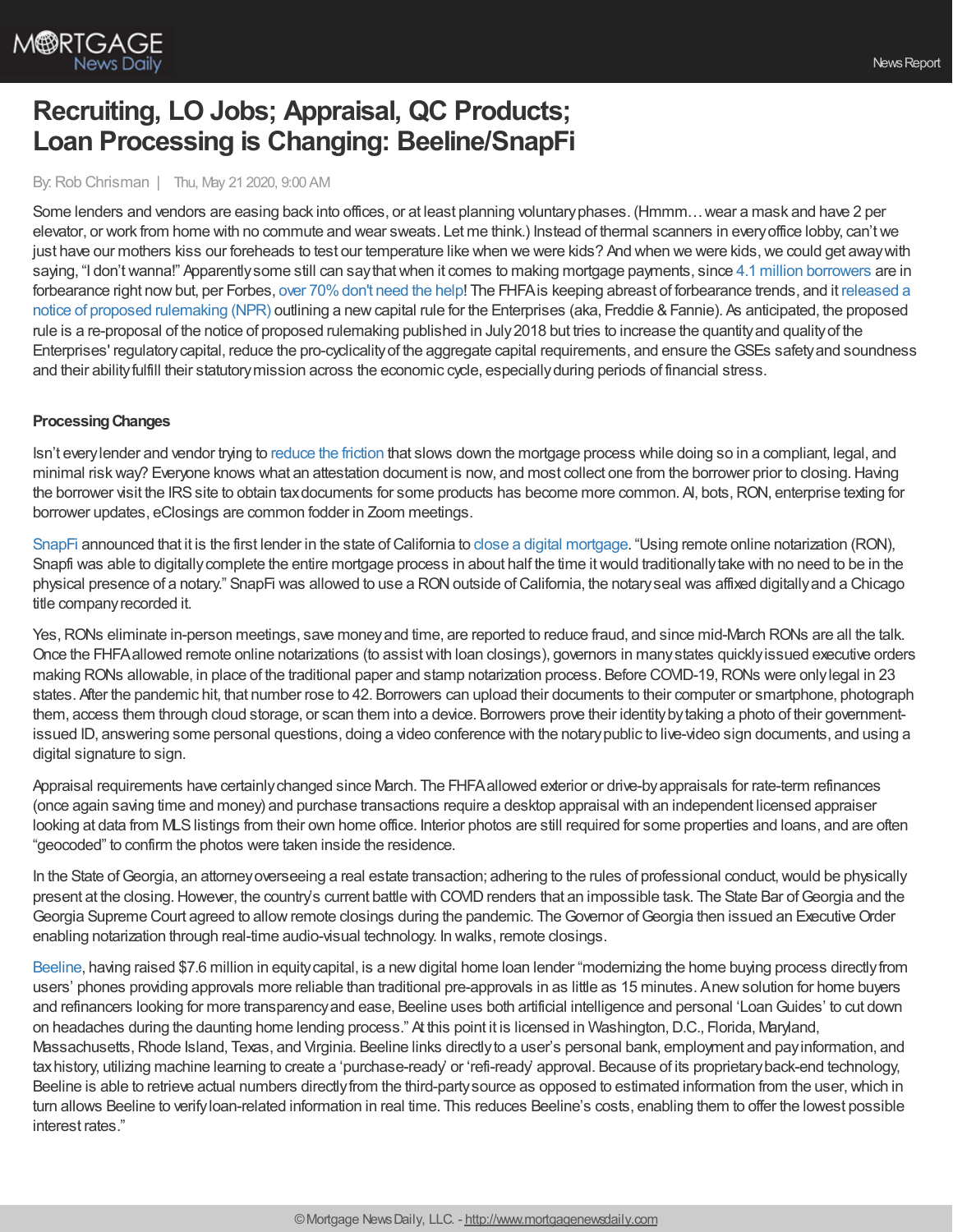# **M®RTGAGE News Daily**

## **Capital Markets**

Fortunately, MBS and rate sheet volatility has quieted down. U.S. Treasuries, and with them Agency MBS, rallied on the back of a couple different headlines yesterday. **The Senate passedthe HoldingForeignCompanies Accountable Act**, signaling thatChinese companies will face increased scrutinyand could be delisted from U.S. exchanges. Treasurysold \$20 billion in 20-year bonds to good demand. And the FOMC Minutes from the April meeting showed that policymakers discussed targeting yields on shorter tenors and considered changes to how forward guidance is expressed.

The Fed minutes were a bit gloomyin appearance, as Fed officials see the pandemic posing "an extraordinaryamount of uncertainty"to both the economyand financial stability, and are also concerned that banks face more stress. The report underscored Fed Chair Powell's assessment from earlier this week that the government must do more to mitigate the fallout from the outbreak byproviding further support should the situation warrant. Still, there were varying perspectives. **St. Louis President Bullardsoundedrelativelyupbeat**, saying if the virus is under control, **the economy"couldbe back close tonormal bythe fourthquarter."** Atlanta's **Bosticwas not sosure**, noting "tremendous uncertainty."Dallas chief Kaplan argued more testing and further stimulus is likelyneeded for consumers to feel comfortable resuming normal activities, regardless of "whatever the government says." Investors swept aside Fed warnings and focused on signs the economywill reopen.

Today's economic calendar began with weeklyjobless claims for the week ending May16 (2.438 million, slowing but less than expected, continuing claims are above 25 million) and Philadelphia Fed manufacturing for May(-43.1, as expected). Later this morning brings readings for Markit manufacturing and services PMIs, April Existing home sales, and leading indicators. There are also several Fed appearances, including NewYork Fed President Williams, Vice Chair Clarida, Fed Chair Powell, andGovernor Brainard. The NYFed will conduct two FedTrade purchase operations totaling up to \$4.433 billion. We begin the day with Agency MBS prices roughly unchanged and the 10-year yielding .67 percent after closing yesterdayat 0.68.

## **Employment**

Aprofitable, well-capitalized and fast-growing top-100 retail mortgage company headquartered in Northern California is looking for an EVP ofOperations. The candidate must have extensive experience in successfullymanaging retail mortgage operations. The candidate must well understand operations while also having demonstrated leadership qualities and a forward-looking vision. Responsibilities will include development of KeyPerformance Indicators and continuous improvement of all aspects of operations while maintaining a high level of service and a culture of collegiality. The EVP of Operation will report to the President and CEO. She/he will also work directly with the entire senior leadership team, the Executive Chairman, and the Board. Attractive compensation package and further advancement opportunities are available for the right candidate to playa leadership role in this storied company. If interested, please send your resume to Anjelica Nixt.

A&D [Mortgage,](https://admortgage.com/) a full-service lender headquartered in FL, is seeking to hire a talented National Wholesale and Correspondent Sales Manager, Capital Markets Manager and Senior Analyst, Secondary Marketing and Pricing Manager, Controller and Senior Accountant. The company has a large portfolio of Conventional and NON-QM products and a diverse team of experts equipped with cutting edge loan origination technology. We are looking for candidates that can demonstrate extensive knowledge of mortgage wholesale market, strong analytical background, and the abilityto lead and manage sales team. If interested, please contact hr@admortgage.com.

"Attracting and retaining qualified talent remains a top priorityfor successful mortgage lenders and servicers. [Agility360](https://www.agility360.net/) is a mortgagecentric firm based in Dallas, TX,with a proven record of matching qualitycandidates with employers for either long-term employment or short-term contract roles. Our goal is to consistently find "the right person for the job". Since 2014, Agility 360 has delivered top measurable results by increasing retention, reducing attrition, and completing engagements under budget and on time. What's our secret? THIS IS ALL WE DO. By focusing on the mortgage industry, we've created, tested, and proven a unique methodology that consistently delivers results. Stop wasting time and money with other agencies: contact Raj [Sharma](https://outlook.office.com/mail/deeplink/compose/rsharma@agility360.net) with questions."

GO Mortgage is proud to celebrate its 25th anniversary. GSF Mortgage Corporation, the parent company of GO Mortgage, was founded in 1995 and quickly developed a reputation for low rates, fair lending practices, and remarkable customer service. The milestone was achieved bywayof integrity, customer service, and accountabilityof the company's employees. Although proud of its history,GOMortgage will not rest on past accomplishments and understands the company's value is measured by how GO Mortgage serves its customers today, tomorrow, and beyond. To learn more about GO Mortgage feel free to reach out.

Thrive Mortgage has been a fixture in expanding coverage of industry-related press, virtual events, and webinars. From Executive Management to front-line production teams, manyof Thrive's experts have been gladlysharing knowledge with the industry. Michael Jones, in addition to multiple contributions to Bloomberg articles, was recently an expert panelist for an eClosing webinar sponsored by October Research. James Duncan was recentlyfeatured in a Bankrate article offering commentaryon the FHFAguideline updates and eClosing